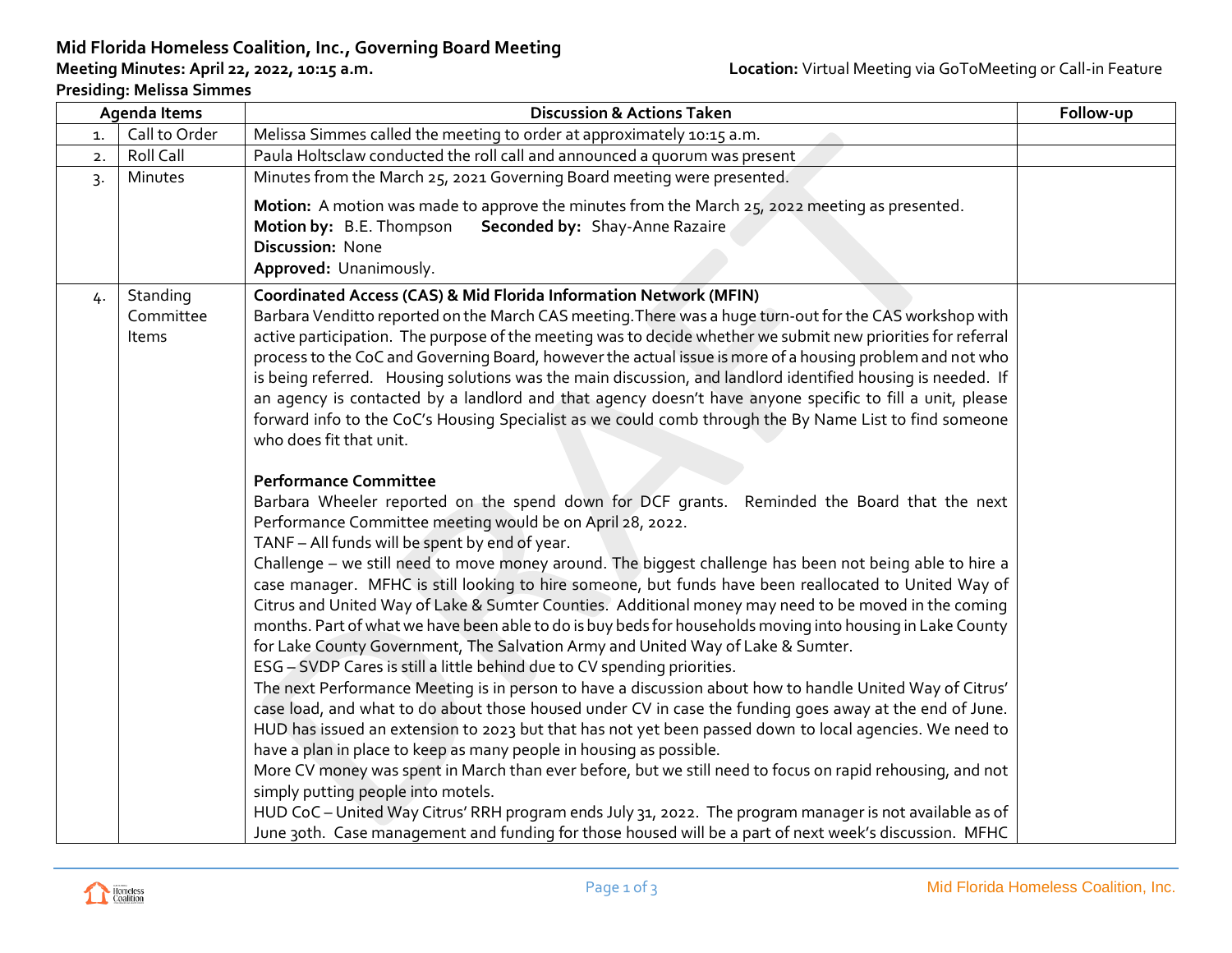**Presiding: Melissa Simmes**

|    |                     | Permanent Supportive Housing (PSH) program transferred from Citrus County Housing will leaving money                                     |  |  |  |  |
|----|---------------------|------------------------------------------------------------------------------------------------------------------------------------------|--|--|--|--|
|    |                     | on the table due to not being able to hire a case manager.                                                                               |  |  |  |  |
|    |                     | By Name List - Hernando County is a priority with Street Outreach and getting people assessed. It is not                                 |  |  |  |  |
|    |                     | only up to MFHC to be tracking who is homeless, and the data is as valid as we can make it. We don't have                                |  |  |  |  |
|    |                     | someone who can call to keep things updated.                                                                                             |  |  |  |  |
|    |                     | DCF Funding - RFA was released, and is due May 2nd. MFHC held a presentation to go over the grants and                                   |  |  |  |  |
|    |                     | how the funding can be used.                                                                                                             |  |  |  |  |
|    |                     | ARPA/S LFRF - still researching to see what the counties are doing:                                                                      |  |  |  |  |
|    |                     | Citrus - will not be doing anything with housing, it will be going to infrastructure                                                     |  |  |  |  |
|    |                     | Sumter - Amber is working to find out                                                                                                    |  |  |  |  |
|    |                     | Lake - B.E. Thompson shared he'd heard some funding will be for housing                                                                  |  |  |  |  |
|    |                     | Hernando - nothing known in Hernando                                                                                                     |  |  |  |  |
|    |                     | Melissa Simmes reminded the Governing Board that the Performance Committee still needs a Chair. Barbara                                  |  |  |  |  |
|    |                     | asked for volunteers for the DCF Review Committee. Paul Tarnowski volunteered.                                                           |  |  |  |  |
| 5. | <b>MFHC Update</b>  | County Updates - Tomi Steinruck provided the updates.                                                                                    |  |  |  |  |
|    |                     | • Sumter – EFSP Applications are due April 25, 2022. This is for Phase 39 & ARPA, and these go through                                   |  |  |  |  |
|    |                     | April 2023.                                                                                                                              |  |  |  |  |
|    |                     | • Hernando - EFSP Applications are due April 26, 2022. United Way of Hernando County has hygiene kits<br>available to any who need them. |  |  |  |  |
|    |                     | • Citrus - BASICS United is looking for formal outreach and HMIS training for new volunteers to help                                     |  |  |  |  |
|    |                     | people, improve our data quality, and get them document ready for housing referrals.                                                     |  |  |  |  |
|    |                     | Lake - Training with Salvation Army, United Way and Hope Center for Homeless Prevention assessments.                                     |  |  |  |  |
|    |                     | Lake County is working on EFSP application; Community Legal Services of Mid Florida is hosting an event on                               |  |  |  |  |
|    |                     | rental law in late April and May.                                                                                                        |  |  |  |  |
|    |                     |                                                                                                                                          |  |  |  |  |
|    |                     | Barbara reminded the Board of the Strategic Plan and asked the Board to think about it and decide if it should                           |  |  |  |  |
|    |                     | be revisited and updated. Shay mentioned Ash Wallace working on a strategic plan for the CoC as part of a                                |  |  |  |  |
|    |                     | school project.                                                                                                                          |  |  |  |  |
| 6. | <b>Next Meeting</b> | The next meeting will be on May 27, 2022.                                                                                                |  |  |  |  |
| 7. | Adjourn             | Motion: A motion was made to adjourn the meeting at approximately 11:03 a.m.                                                             |  |  |  |  |
|    |                     | Motion by:<br>B.E. Thompson<br>Seconded by: Jared Tanner                                                                                 |  |  |  |  |
|    |                     | Discussion: None.                                                                                                                        |  |  |  |  |
|    |                     | Approved: Unanimously                                                                                                                    |  |  |  |  |

Respectfully submitted by: Paula Holtsclaw Melissa Simmes, Chair \_\_\_\_\_\_\_\_\_\_\_\_\_\_\_\_\_\_\_\_\_\_\_\_\_\_\_\_\_\_\_